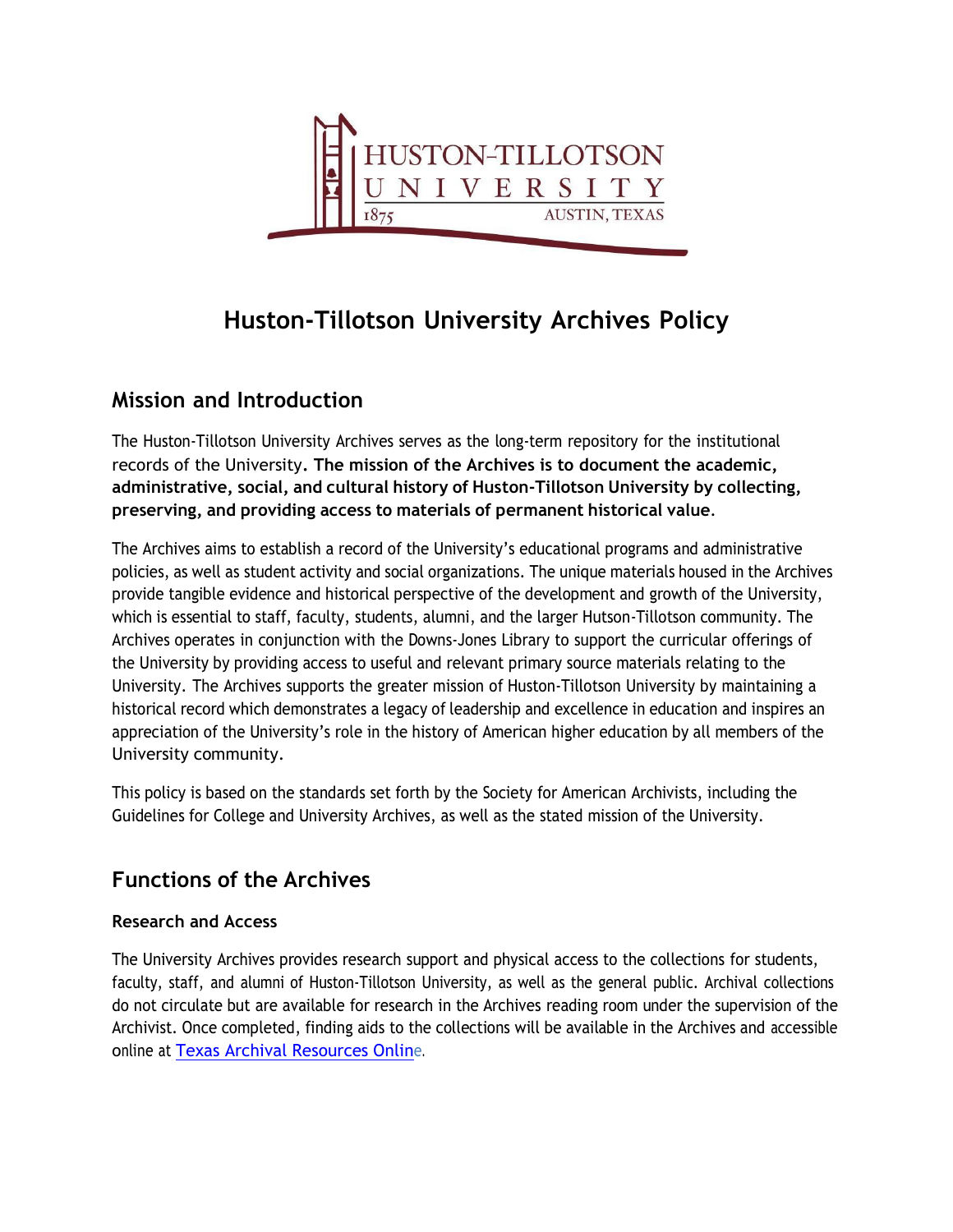#### **Outreach**

Outreach activities aim to increase the visibility of the Archives within the Huston-Tillotson community. These activities may include, but are not limited to, exhibits, community events, presentations, educational workshops, collaborations with related institutions, and the use of social media. By encouraging and promoting the use of the collections, the Archives aims to stimulate a greater understanding of, and an increased engagement with, the origins, objectives, and historical context of the University. Outreach activities also strive to support the teaching and learning objectives of the University, and to highlight the value of primary source materials in the research process.

#### **Preservation**

The collection materials contained in the Archives are arranged and preserved according to professional archival standards. Archived materials are housed in acid-free containers, and are securely stored in cool, dry conditions in the Downs-Jones Library.

### **Acquisition**

The Archives seeks to acquire inactive records and materials that, as part of a larger collection, contribute to the documentation of the history of the University. Materials accessioned into the Archives are primarily acquired through transfer from university departments, offices, and organizations, though donations may be accepted on a case-by-case basis in accordance with the collection guidelines.

# **Collection Guidelines**

The University Archives currently contains a large volume of unprocessed materials. These collections include a wide variety of unique materials, including administrative records, presidential papers, photographs, yearbooks, newspapers, scrapbooks, audiovisual materials, and campus publications. The collections include records from Samuel Huston College, Tillotson College, and the current merged institution, Huston-Tillotson University. New materials are continually added to the collection.

The Archives seeks to continue to document the academic, social, administrative, and cultural history of the University by collecting materials from the following groups:

- University departments, offices, and committees
- Student and campus organizations
- Key alumni, faculty, and staff

The Archives is interested in collecting records which best illustrate the purpose, activities, growth, and policies of these groups. An "end product"—a final report, for example, instead of a draft, is most useful for these purposes. The Archives primarily seeks to collect related groups of materials rather than individual items; materials should be sent to the Archives in quantities of one box or more.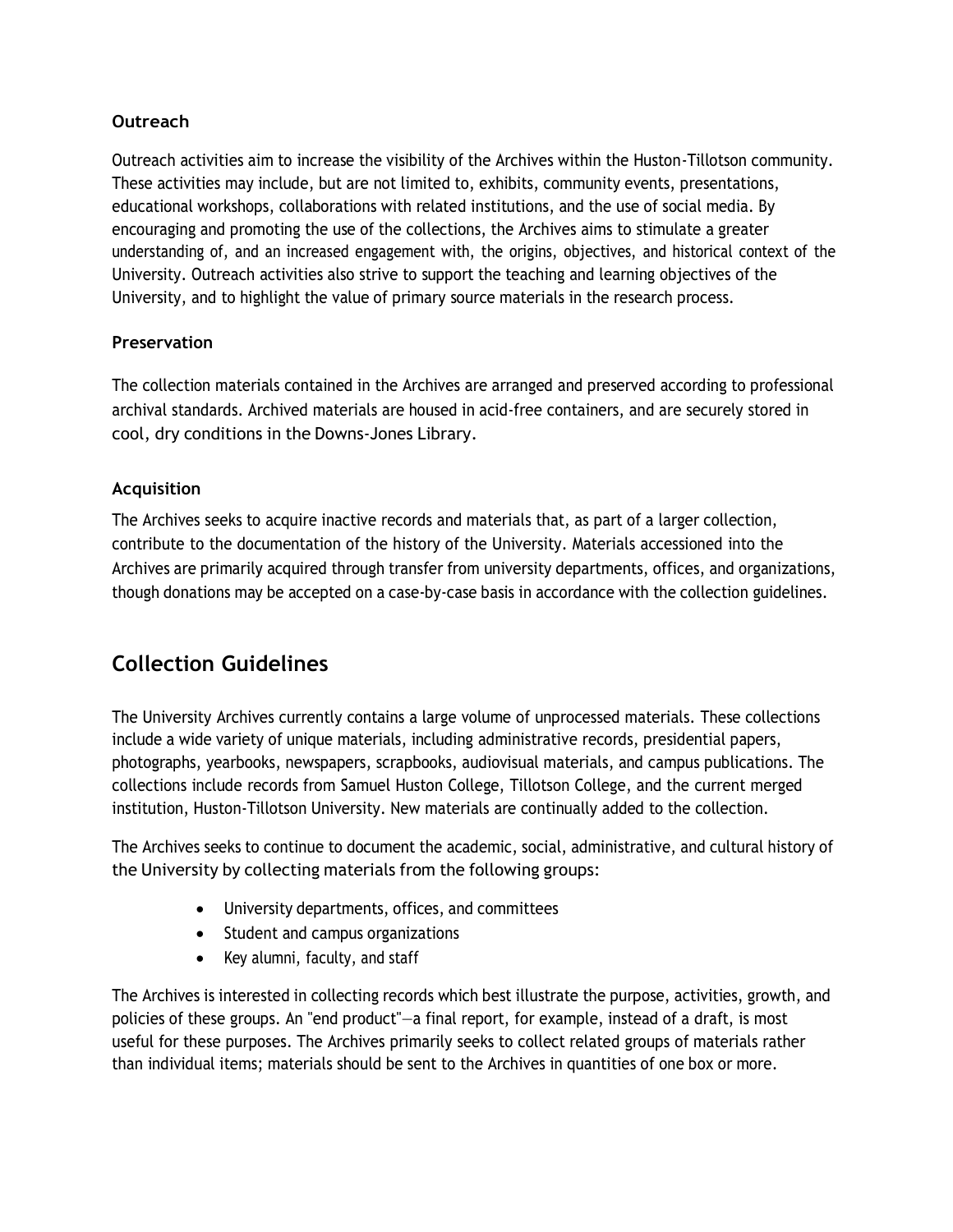The following guidelines are intended to assist administrators, faculty, staff, students, and other members of the University community in identifying the portions of their records that are suitable for transfer to the Archives. This list is meant to be a guide and is not definitive. For questions regarding the types of records listed here, or about materials not included in the list, please [contact](https://htu.edu/academics/library/about-the-library/staff) the Archivist.

#### **Materials Collected**

The Archives seeks to collect the following types of materials:

Policy statements, reports, meeting minutes, substantive memoranda, correspondence, and subject files of the University's:

- Office of Institutional Planning, Research and Assessment
- Office of the President
- Major academic and administrative programs and committees

Records of academic, service, and social organizations of students on campus, including Greek Letter Organizations and other campus student groups

Records of University departments, including meeting minutes, reports, and course syllabi

All publications about or distributed in the name of Huston-Tillotson University, including:

- Books
- Posters
- Newsletters
- Magazines
- Catalogs
- Special bulletins
- Yearbooks
- Student newspapers
- Alumni magazines
- Ephemeral materials

Reports of self-studies, accreditation visits, annual budgets, and audits

Personal and professional papers of alumni, faculty, and staff who have developed a relationship with Huston-Tillotson University, and whose records have long-term research andhistorical value

Reports of the Office of Admissions

Records of the Office of the Registrar, including calendars, class schedules, and graduation rosters

Oral history recordings and transcripts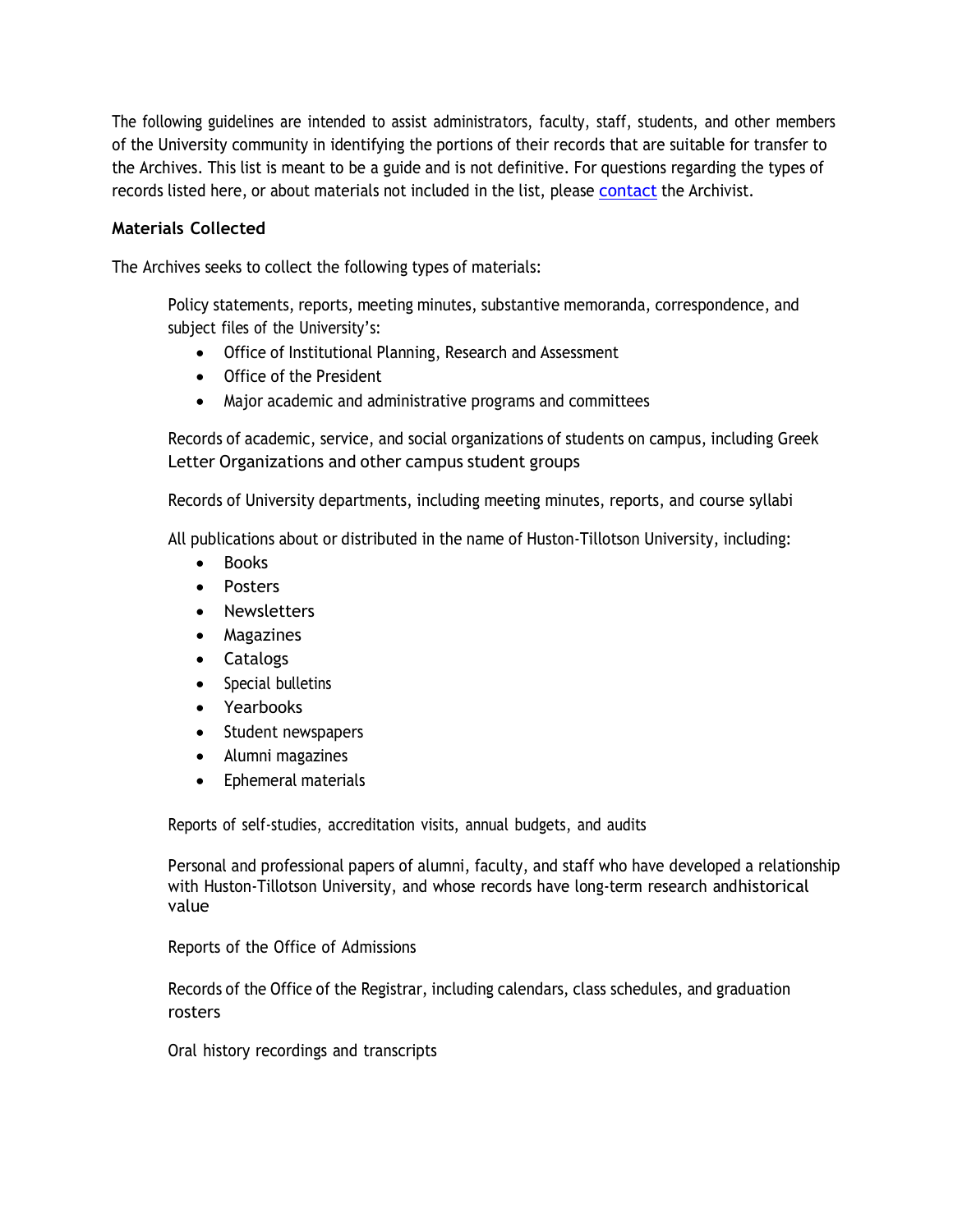Special format materials which document the operation, development, activities, and culture of Huston-Tillotson, including:

- Photographs
- Slides
- Negatives
- Motion picture films
- Audio and audiovisual cassettes
- Maps
- Blueprints
- Plot plans of the campus and its buildings

Master's theses and final capstone projects

Artifacts related to the history of the University

Electronic records and descriptive aids for maintaining access to the records

#### **Materials Not Collected**

The Archives does not collect records and materials which are outside the scope of the collection guidelines, as outlined above.

Types of materials the Archives does not collect:

- **Any material without a signed Donation Accession Request Form or Transfer Request Form**
- Records and materials that are damaged beyond the point of preservation or reasonable use
- Routine financial records, such as payroll, purchase orders, receipts, accounting reports, andtravel expense reports
- Drafts or copies of reports, correspondence, or any other type of file, except for major planningrecords where the initial draft is significantly different from the final version
- Catalogs, journals, books, and other publications not produced by, or directly related to Huston-Tillotson University
- Routine Correspondences
- Student Records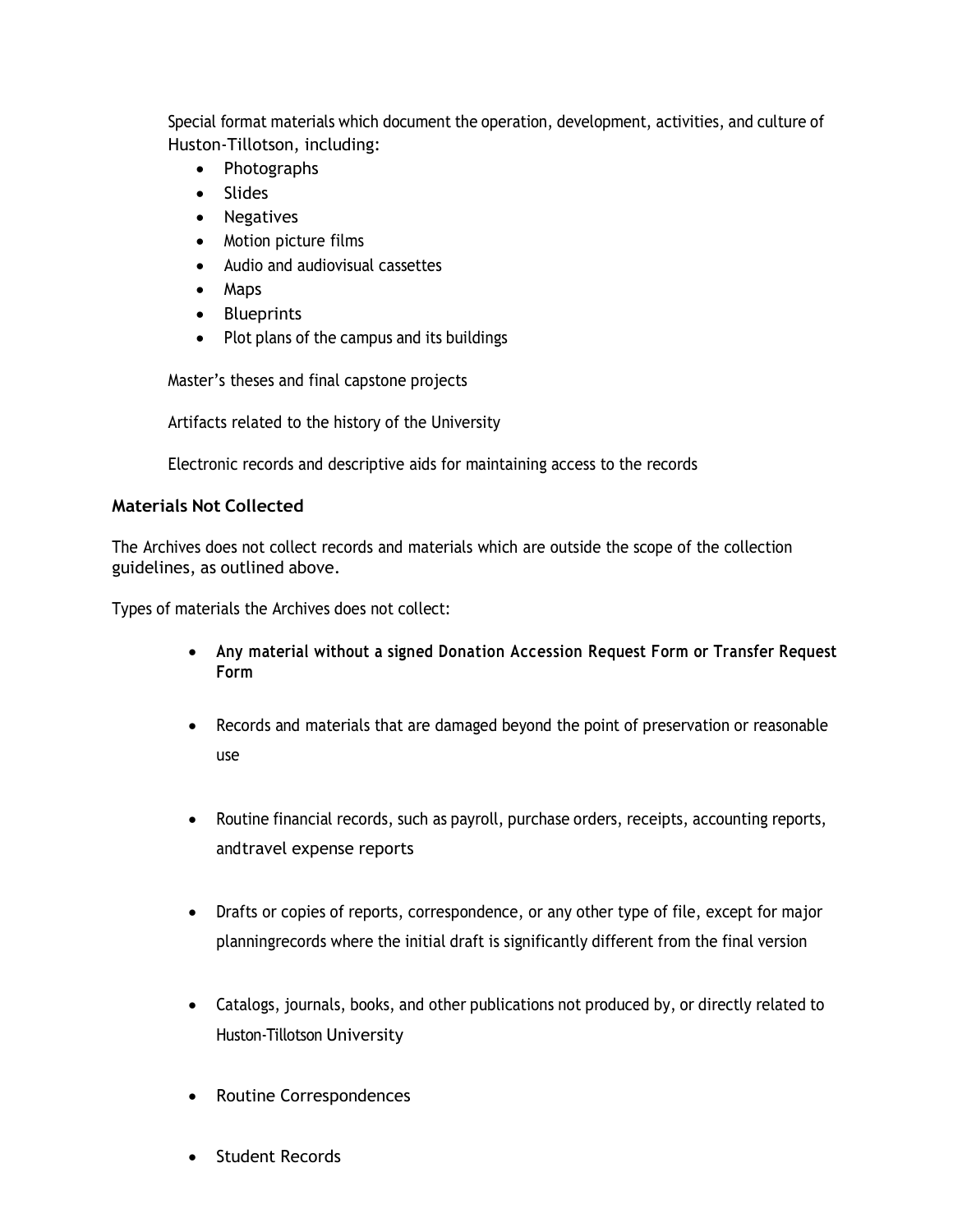• Blank forms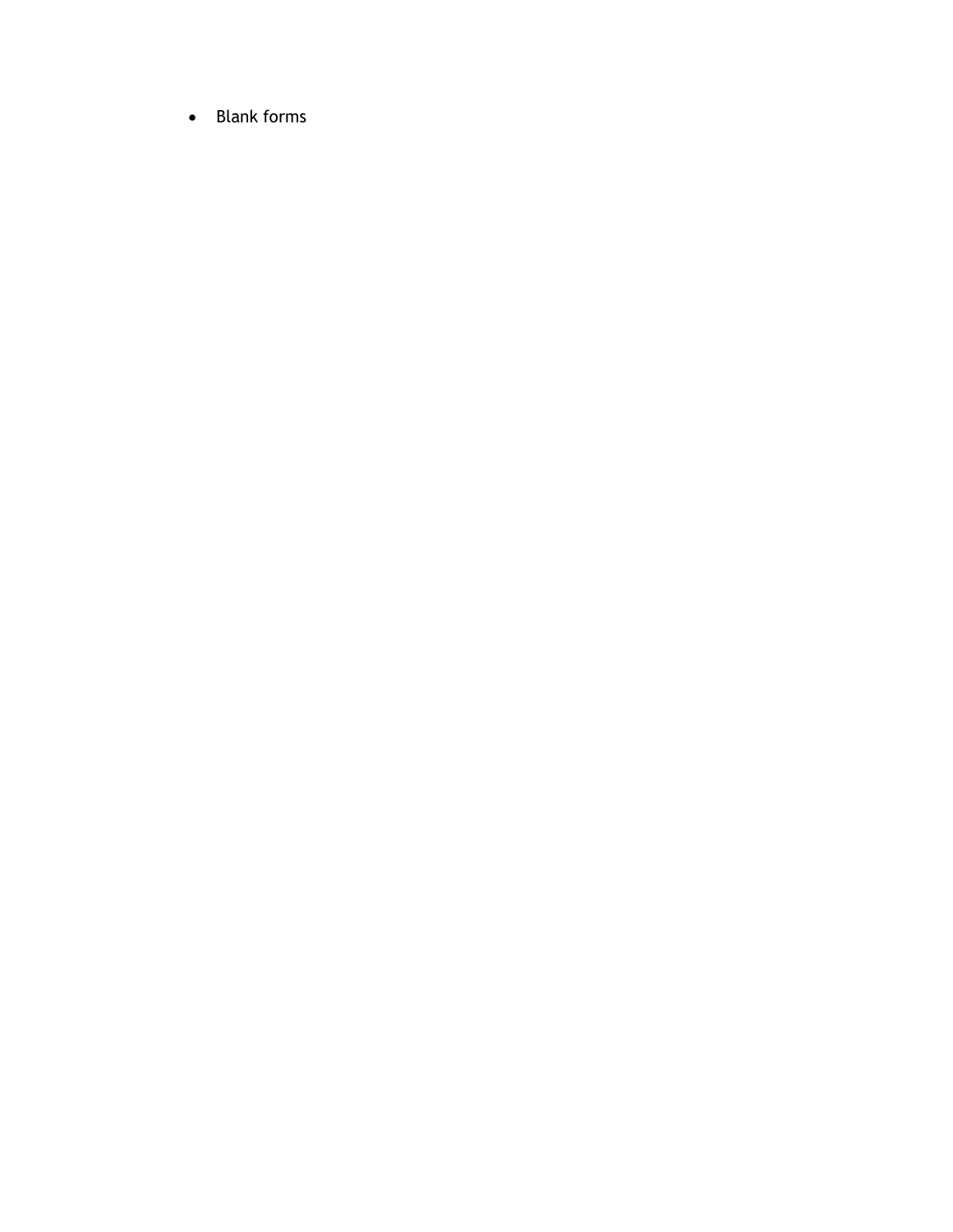Due to space constraints, materials that are transferred or donated which are found to be outside the scope of the collection policy will be deaccessioned from the Archives.

### **Transfer of University Records to the Archives**

All records accessioned into the Archives should be inactive and no longer in use. Transfer to the Archives is considered permanent and irreversible; once records have been transferred to the Archives they cannot be returned to the originating office. The Archives has the right to dispose of any materials determined to be outside the scope of the collection policy. Offices and organizations requesting a transfer of records to the Archives are encouraged to ensure that they have no current or frequent need to access the records. After records are transferred to the Archives, they may only be accessed in the Archives reading room of the Downs-Jones Library.

When an office, department, or organization has at least one box of records that they wish to transfer to the Archives, a staff member should contact the Archivist to assess the records and the suitability of their transfer. If the records are determined to be appropriate for transfer into the Archives, the Archivist and staff members will work together to arrange for the physical transfer of the materials. **Please do not send records to the Archives without first consulting the Archivist.**

In some cases, it may be possible for the Archivist to come to the originating office to help with boxing up materials for transfer. It is important that the records be kept in their original filing order prior to, and during, the transfer of materials. If it is not possible for the Archivist to come to the office to prepare the records for transfer, the Archivist will provide instructions regarding the best methods for gathering and boxing the materials.

Prior to the transfer of records, the [transfer request form](file:///C:/Users/bbrown/Downloads/Transfer%20Accession%20Form.%202022.pdf) should be completed by the originating office or organization. This form must accompany any records being transferred to the Archives. The form ensures the orderly transfer of materials, their correct description and attribution, and the transfer of custody to the Archives.

While the University does not have a formal records retention policy for administrative records, the Archivist is available to assist University offices and departments with developing internal records retention schedules.

Please contact the Archivist with any questions regarding the records transfer process.

### **Donating Materials to the Archives**

The Archives collects the personal and professional papers of alumni, faculty, and staff who have developed a relationship with Huston-Tillotson University, and whose records have long-term research and historical value. These materials are accepted at the discretion of the Archivist and the President of the University.

The Archives does not provide appraisals for archival collections. Upon receipt of the donated materials, an Acceptance of Gift form will be signed by the donor and a representative from the Archives,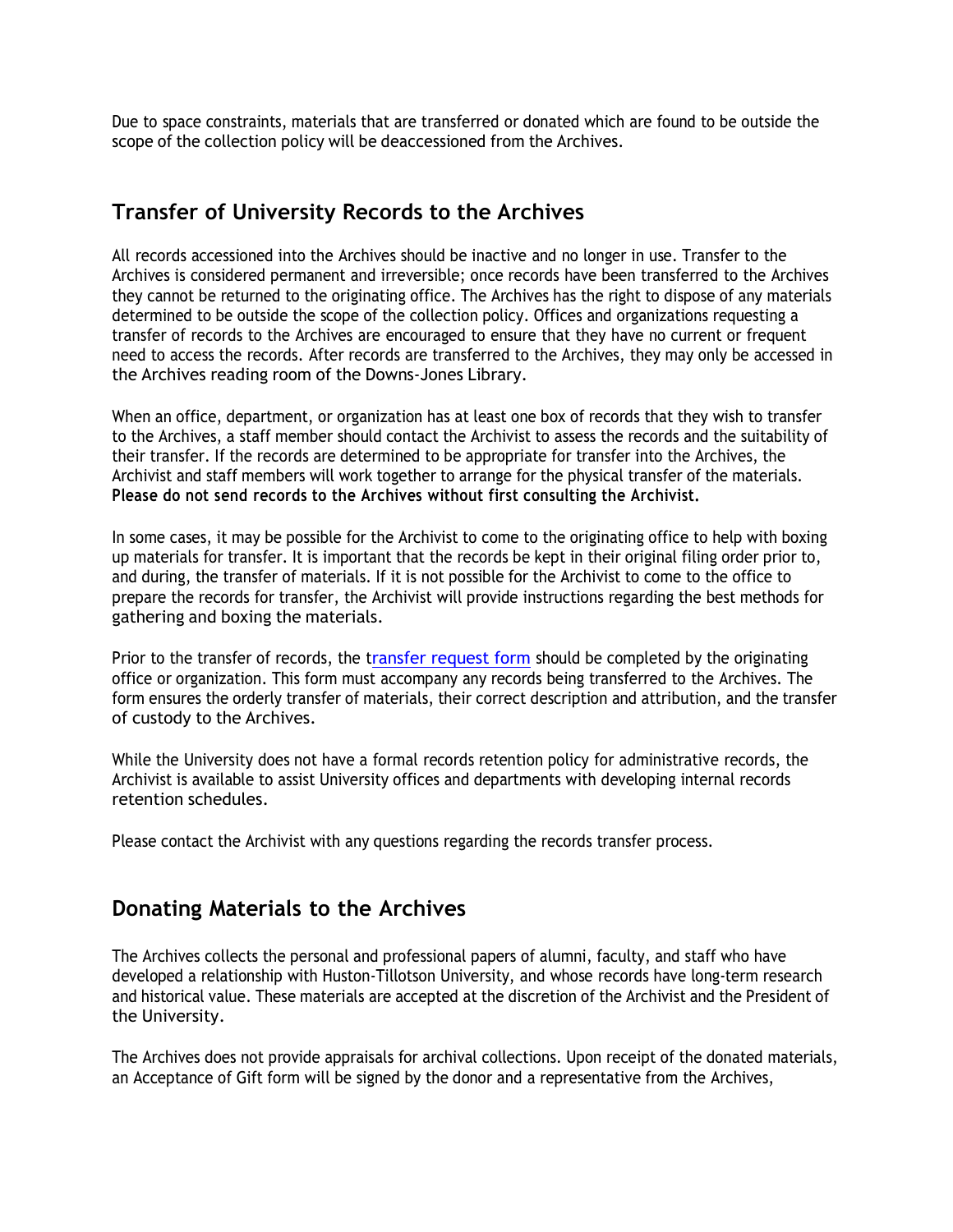transferring ownership and legal rights from the donor to the University Archives. The Archives mostly accept archival collections which will remain permanently in the Archives. Donors who wish to loan their collections to the Archives may request a loan agreement to have the collection digitized and made accessible in the Digital Archive on the library's website.

If you have materials that fit within the collection guidelines and you wish to donate them to the Archives, please contact the Archivist to file a Donation Access Form Request.

### **Deaccessioning**

Periodic reappraisal and deaccessioning of collection materials is an essential part of the development and maintenance of the Archives. Reappraisal allows for the identification of collection materials that may no longer be aligned with the mission and collecting policy of the Archives. Following a reappraisal and thorough evaluation of collection materials, the Archives may, under certain circumstances, deaccession collections from its holdings. Deaccessioning enables the Archives to better fulfill its mission by reallocating resources to preserve and make available collections and materials for the Huston-Tillotson University community.

### **Evaluation of Materials**

Deaccessioning is considered only for materials that meet one or more of the following criteria:

- The collection does not fit within the scope of the current collecting guidelines
- The collection cannot be stored properly, preserved, or used
- The material has deteriorated beyond reasonable usefulness
- The material is duplicate, or duplicates information already held in the collections in another format
- The collection is comprised of formats not collected by the Archives
- The collection and its potential users would be better served if located at another institution

If the above conditions have been met, the Archivist may recommend deaccessioning a collection. Deaccession may only be completed with thorough evaluation and approval from the library director.

#### **Disposition of Materials**

Materials chosen for deaccession may be transferred to another institution, returned to the donor, offered for public sale, or destroyed. The Archives seeks to ensure access to deaccessioned collections which contain original material in usable condition with continued research value. As such, transfer to another repository is the preferred method of disposition when the collection materials are appropriate for such action. The disposition of materials with significant research or financial value will be governed by the following considerations:

• Collections may only be deaccessioned when the materials are owned by the University Archives. Ownership may be established in accordance with written agreements between the University and the donor, as well as by the provision of Texas Statute 6A-80.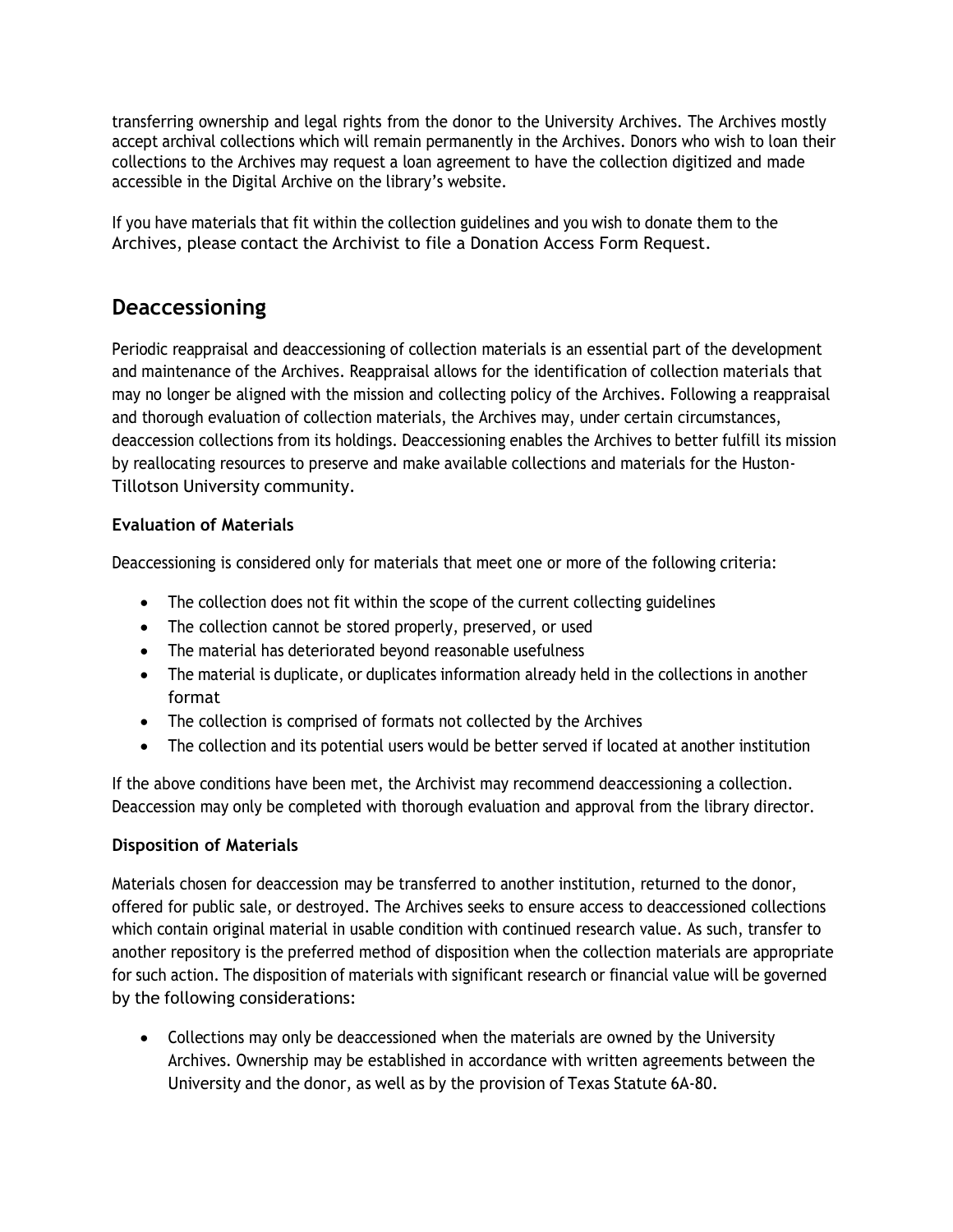- Reasonable attempts will be made to contact donors when materials are chosen for deaccession; material will be returned to the donor (or heirs) only if the deed of gift requires this.
- A reasonable attempt will be made by the Archivist to identify a repository to transfer the materials to. The repository must have an interest in the material, and the resources necessary to catalog, store, and make the material accessible to researchers and the public.
- In instances where deaccessioned material has significant monetary value, the Archives will attempt to offer it for sale at a discount to an appropriate repository, for the materialto remain accessible to researchers.
- No materials will be given or sold to university staff, faculty, administrators, or board members, or their immediate families.
- Any proceeds from the sale of materials will be used solely to further the preservation and development of the collections in the University Archives.

# **Access and Use**

The Archives are available for use by Huston-Tillotson University faculty, staff, students, and alumni, as well as the public.

The Archives is committed to preserving University records and making them available for research as soon as possible after receipt. However, the Archives may have a legal, institutional, or other obligation to restrict access to some collections or parts of collections.

University offices may specify whether records transferred to the Archives may be freely used by individuals or restricted in their use. The Archives will refer to requests to access restricted University records to the relevant University office.

Unprocessed archival collections are considered open for research if they are notrestricted. However, the Archives may need to postpone access to unprocessed collections for a reasonable period of time to inventory the records or stabilize fragile materials.

Collection materials can be viewed in the reading room of the Archives by appointment only. Appointments should be made at least 24 hours in advance, and may be made during regular business hours, 8:00am – 5:00pm, Monday through Friday.

Upon arrival at the Archives, patrons will be asked to complete a [user registration form](file:///C:/Users/bbrown/Downloads/User%20Registration%20Form.%202022.pdf) (valid for one year) and present a valid photo ID. Patrons will also be asked to sign the Archives visitor register for each visitmade to the Archives. The Archivist will offer a brief orientation to using the materials and provide access to the requested collection materials.

With the Archivist's permission, patrons are permitted to use cameras to make reproductions of most collection materials. Patrons may request photocopies or digital scans of collection materials for a fee. The Archivist will make requested scans or copies using library equipment.